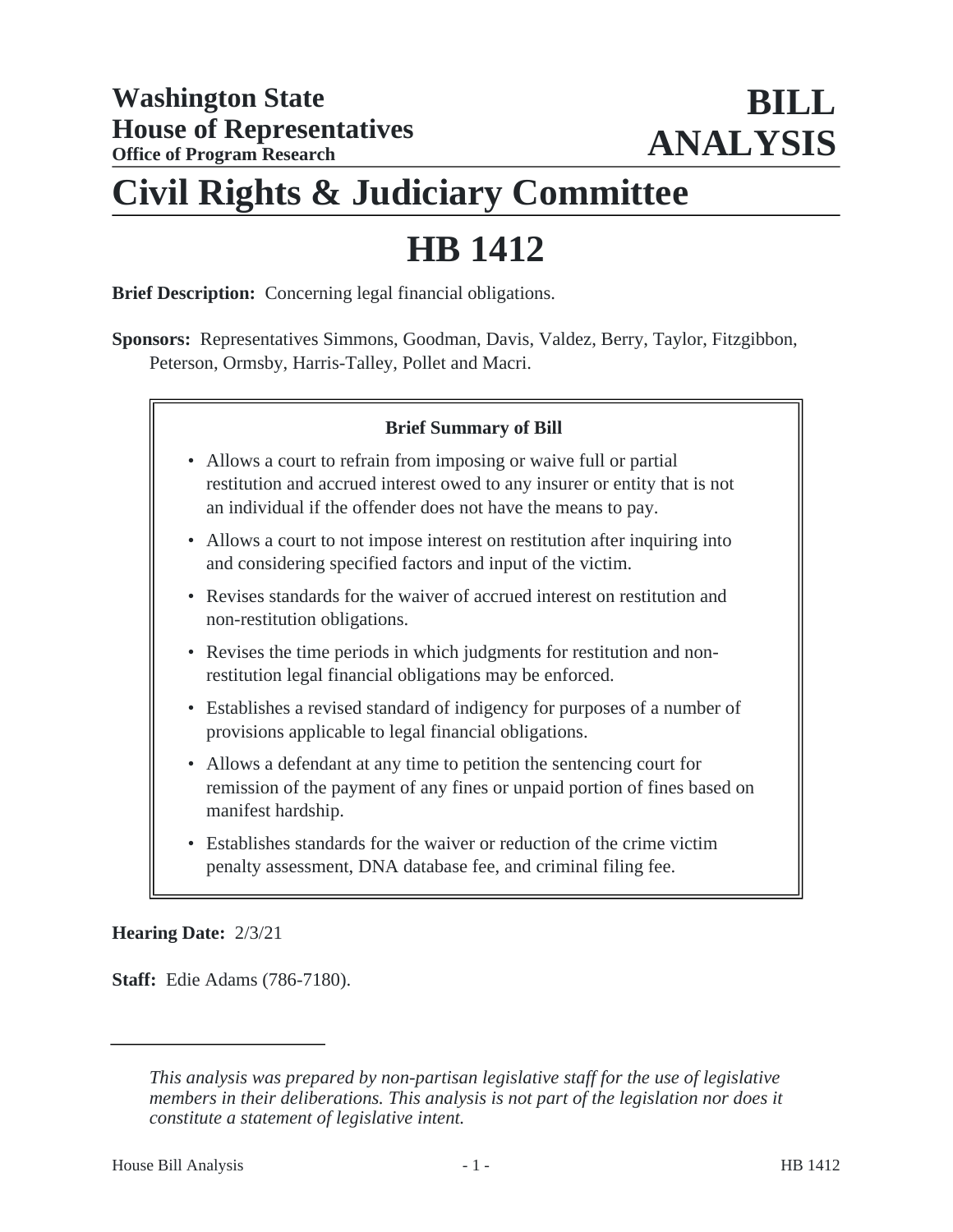# **Background:**

# Legal Financial Obligations.

When a defendant is convicted of a crime, the court may impose legal financial obligations (LFOs) as part of the judgment and sentence. Legal financial obligations include: victim restitution; crime victims' compensation fees; costs associated with the offender's prosecution and sentence; fines; penalties; and assessments.

# Restitution.

Restitution is a sum ordered by the sentencing court to be paid by the offender over a specified period of time as payment for a victim's damages. A restitution order must be based on easily ascertainable damages for injury to property, expenses incurred for treatment of personal injuries, lost wages, and counseling that is reasonably related to the offense.

A sentencing court must order restitution whenever a victim of the crime is entitled to crime victims compensation benefits. In addition, a court must order restitution when the offender is convicted of an offense that results in personal injury or property damage, unless extraordinary circumstances exist that make restitution inappropriate. In ordering restitution, the court must consider the total amount of restitution owed, the offender's present, past, and future ability to pay, and any assets the offender may have. The court may modify the terms of the restitution order, but may not reduce the total amount of restitution ordered.

# Costs.

Costs that may be imposed on a defendant include public defense costs, jury fees, criminal filing fees, bench warrant fees, deferred prosecution fees, pretrial supervision fees, witness costs, incarceration costs, and other costs as ordered by the court.

A court may not impose costs on an offender who is indigent at the time of sentencing. A person is "indigent" if the person is receiving certain types of public assistance, involuntarily committed to a public mental health facility, or receiving an annual income after taxes of 125 percent of the federal poverty level. An offender who is not in default in the payment of costs may request the court to convert unpaid costs to community restitution hours at the rate of the minimum wage if payment of the amount due will result in manifest hardship to the defendant. Manifest hardship exists when the defendant is indigent.

# Interest on LFOs.

Restitution imposed in a judgment bears interest from the date of judgment until payment at the rate applicable to civil judgments. The rate of interest generally applicable to civil judgments is the greater of 12 percent or four points above the 26-week treasury bill rate. As a result of low treasury bill rates, 12 percent has been the applicable interest rate for over two decades. Upon motion of an offender, the court may reduce interest on restitution only if the principal has been paid in full and as an incentive for the offender to meet his or her other LFOs.

Under legislation enacted in 2018, interest does not accrue on non-restitution LFOs as of June 7,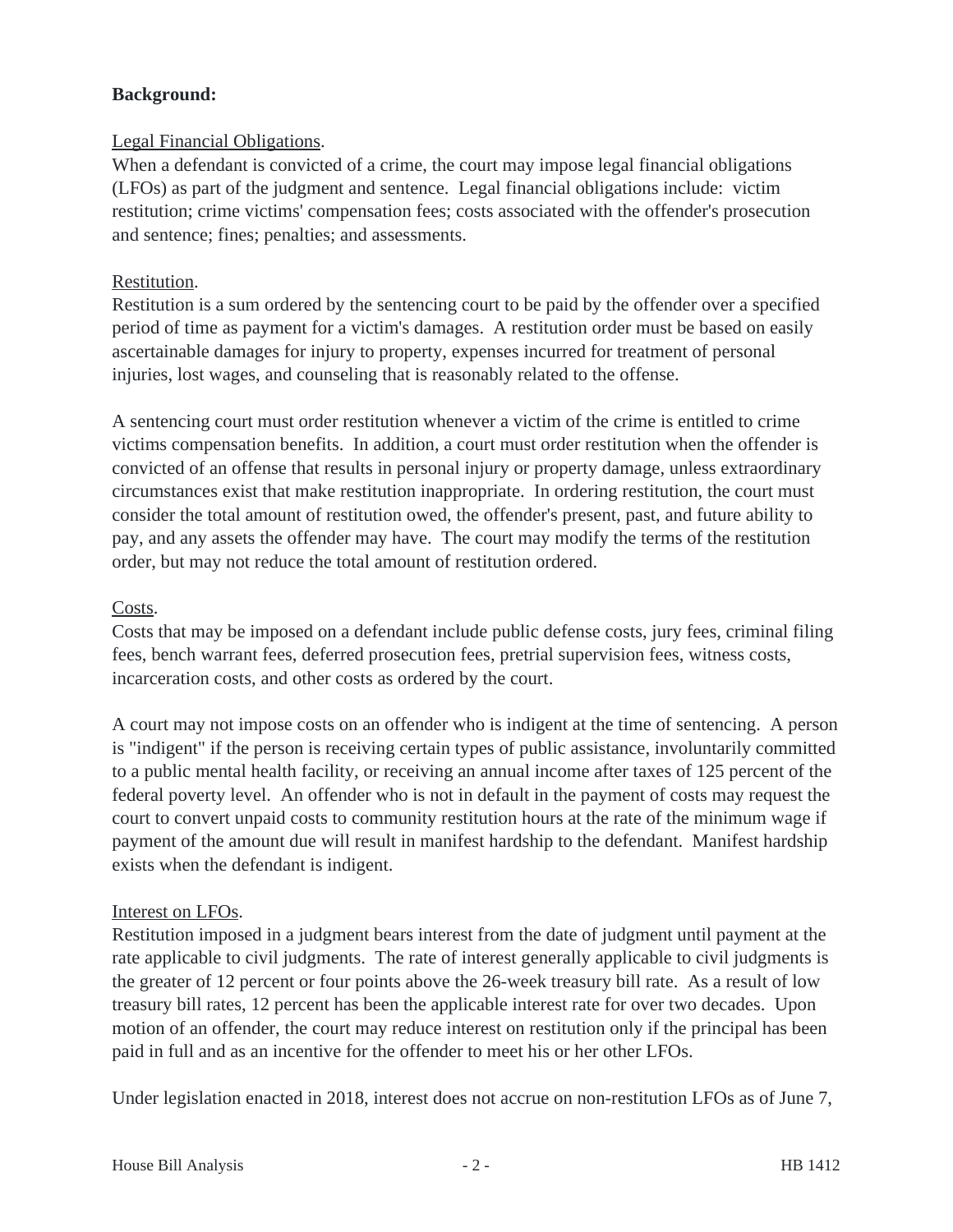2018. Upon motion of an offender, the court must waive all interest on non-restitution LFOs that accrued prior to June 7, 2018.

# Time Period For Enforcement of LFOs.

An offender ordered to pay LFOs under a superior court judgment for an offense committed on or after July 1, 2000, remains under the court's jurisdiction until the obligation is completely satisfied, regardless of the statutory maximum for the offense. For crimes committed prior to July 1, 2000, the offender is under the court's jurisdiction for purposes of enforcement of the obligation for 10 years following release from total confinement or 10 years after entry of the judgment and sentence, whichever is longer. Prior to the expiration of the initial 10-year period, the superior court may extend the judgment an additional 10 years for payment of the LFO.

Restitution obligations ordered as a result of a conviction in a court of limited jurisdiction may be extended beyond the initial 10-year enforcement period only if the court finds the offender has not made a good faith attempt to pay.

# Noncompliance.

An offender may not be sanctioned for failure to pay LFOs unless the failure to pay is willful. An offender's failure to pay is willful only if the offender has the current ability to pay but refuses to do so. When determining an offender's ability to pay, the court must consider the offender's: income and assets; basic living costs and other liabilities including child support and other LFOs; and bona fide efforts to acquire additional resources. An offender who is indigent is presumed to lack the current ability to pay.

When a court is considering sanctions for failure to pay LFOs, if the court finds that failure to pay is not willful the court may, and if the defendant is indigent the court must, either: (1) modify the terms of payment; (2) reduce or waive non-restitution amounts; or (3) allow conversion of non-restitution obligations to community restitution hours, if the jurisdiction operates a community restitution program, at the rate of no less than the state minimum wage for each hour of community restitution. The crime victim penalty assessment may not be reduced, waived, or converted to community restitution hours.

# Crime Victim Penalty Assessment.

A crime victim penalty assessment must be imposed on any adult convicted of a criminal offense in superior court, with some exceptions for vehicle-related offenses. The penalty assessment is \$500 in the case of a felony or gross misdemeanor offense and \$250 in the case of a misdemeanor offense. A juvenile offender who is found to have committed a most serious offense must be assessed a penalty assessment in the amount of \$100. One hundred percent of the crime victim penalty assessment amounts received by the county treasurer must be deposited into a fund for the support of comprehensive programs to encourage and facilitate testimony by the victims of crimes and witnesses to crimes.

# DNA Database Fee.

A biological sample must be collected for purposes of DNA identification analysis from every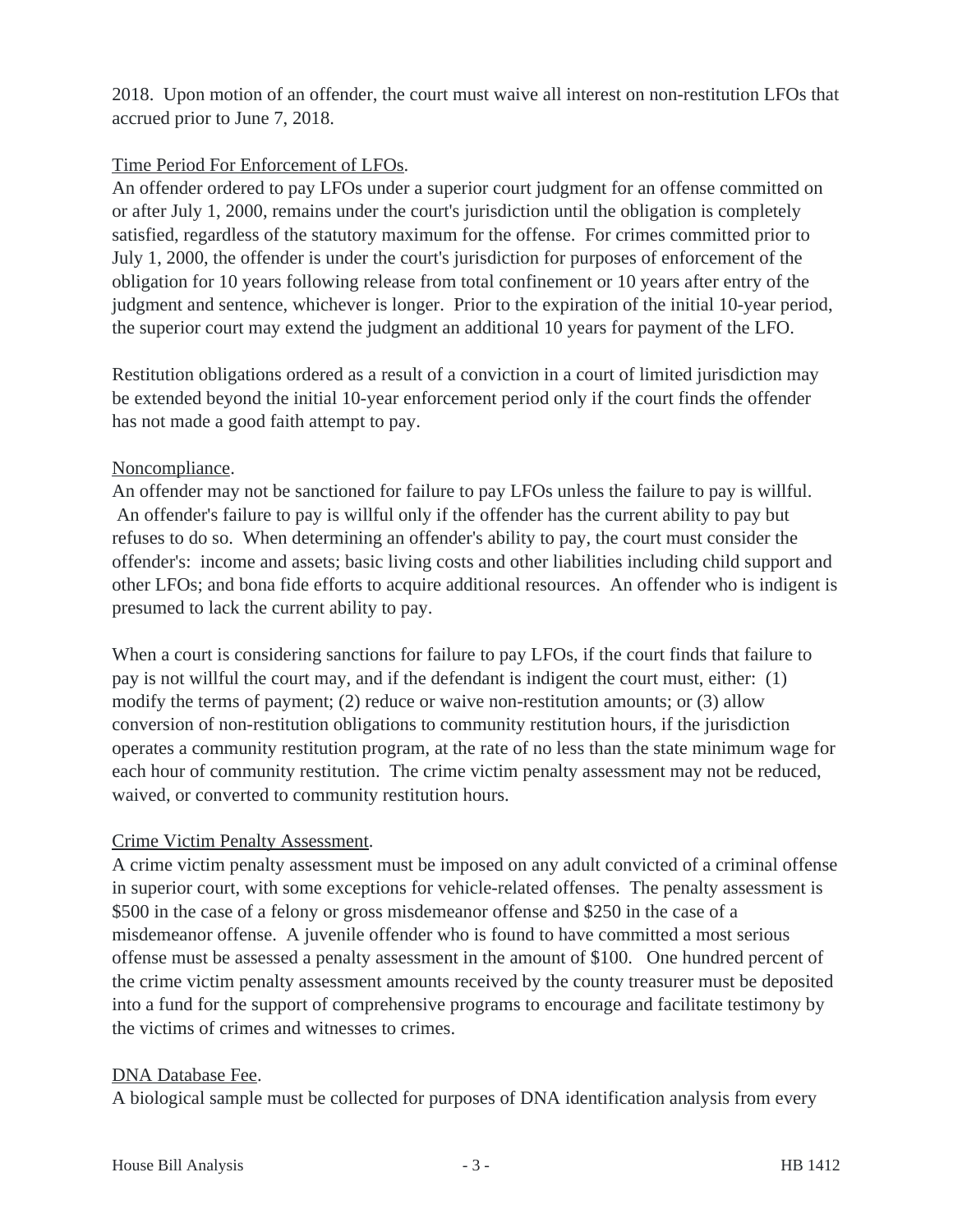person convicted of a felony or certain other offenses, and the court must impose a \$100 fee as part of the sentence for the offense. Eighty percent of the fee is deposited into the DNA Database Account, and 20 percent of the fee is transmitted to the local agency that collected the biological sample. The court is not required to impose the DNA database fee if the state has previously collected the offender's DNA as a result of a prior conviction.

# Criminal Filing Fee.

Upon conviction or plea of guilty, a defendant in superior court is liable for a fee of \$200, and a defendant in a court of limited jurisdiction is liable for a fee of \$43. These fees may not be imposed on a defendant who is indigent.

# **Summary of Bill:**

# Restitution.

A court may refrain from imposing, or relieve an offender of the requirement to pay, full or partial restitution and accrued interest on restitution to any insurer or entity that is not an individual if the court finds the offender does not have the means to make full or partial restitution.

The court may elect not to impose interest on any restitution ordered by the court after inquiring into and considering the following factors:

- whether the offender is indigent under statutory standards for appointment of counsel or under General Rule 24 of the court rules;
- the offender's available funds and other liabilities, including child support and other LFOs; and
- whether the offender is homeless or mentally ill as defined under the Sentencing Reform Act (SRA).

The court also must consider input from the victim as to hardship caused to the victim if interest on restitution is not imposed. The court may consider any other information the court believes, in the interest of justice, relates to the determination of whether or not to impose interest on restitution.

Restitution imposed in a judgment bears interest from the later of the date of judgment or the date of release of the offender from total confinement. Upon motion of an offender following release from confinement, a court may waive any interest imposed on restitution if the restitution principal has been paid in full.

# Interest on Non-restitution LFOs.

All non-restitution interest that accrued prior to June 7, 2018, must be automatically waived without motion of the defendant.

# Time Period for Enforcement of LFOs.

The time periods during which a judgment for restitution and other LFOs may be enforced are revised.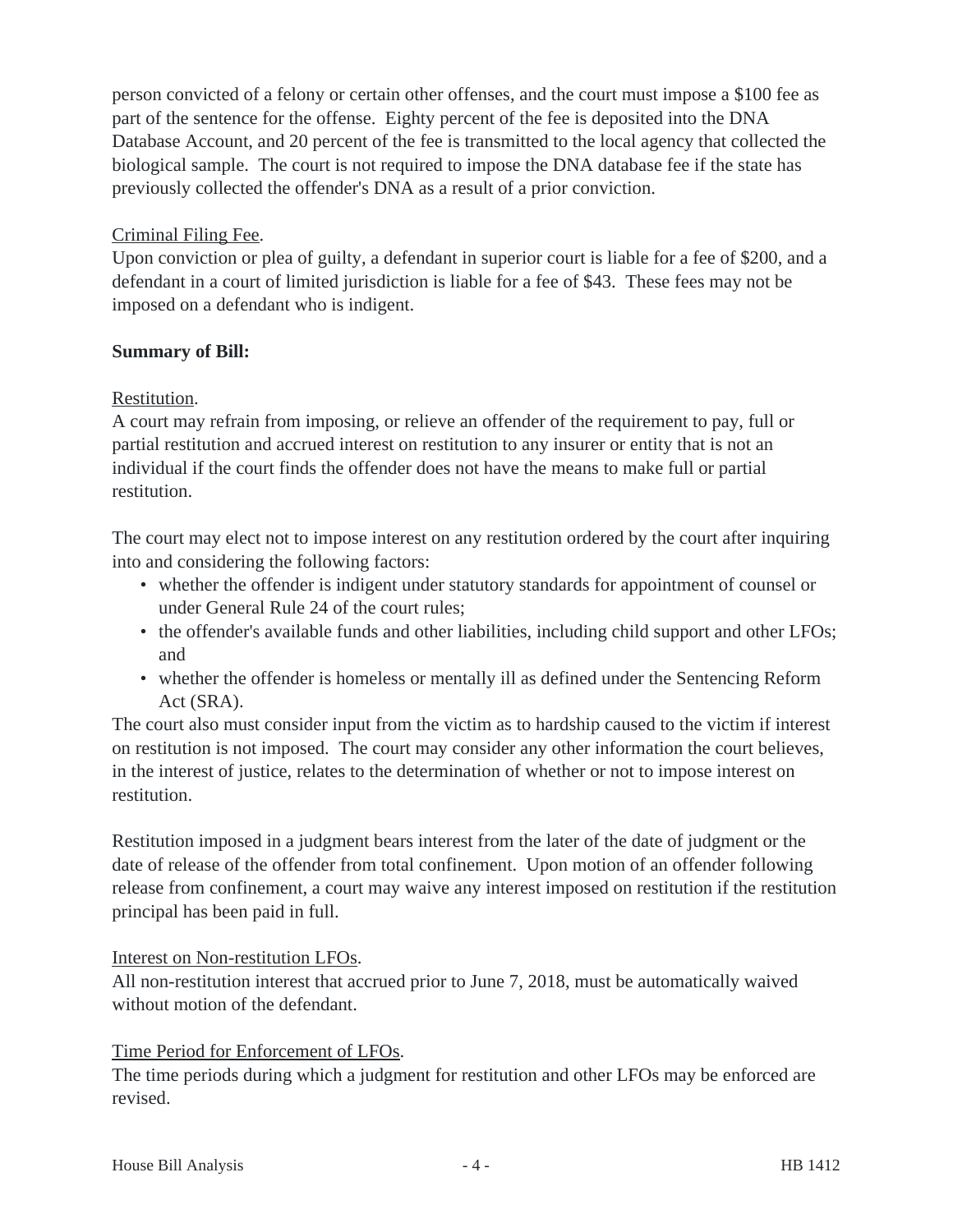A judgment for restitution may be extended by the court beyond the initial 10-year enforcement period only if the court finds that the offender has willfully failed to pay the restitution obligation.

A judgment for all LFOs other than restitution may be enforced only during the five-year period following the offender's release from total confinement or within five years of the entry of the judgment and sentence, whichever is longer.

# Indigency Standard.

A new definition of "indigent" is provided. A defendant is "indigent" if the defendant:

- is receiving certain types of public assistance, involuntarily committed to a public mental health facility, or receiving an annual income after taxes of 125 percent of the federal poverty level;
- is homeless or mentally ill as defined under the SRA;
- has household income above 125 percent of the federal poverty guidelines and has recurring basic living costs that render the defendant without the financial ability to pay; or
- has other compelling circumstances that exist that demonstrate an inability to pay.

The new definition of "indigent" applies for the purposes of the following provisions:

- A court may not order an offender to pay costs if the offender is indigent.
- An offender may petition for remission of costs where manifest hardship exists, and manifest hardship is presumed where the offender is indigent.
- Noncompliance with LFO payment obligations is not willful, and therefor not subject to sanction, if the offender lacks the ability to pay, and an offender who is indigent is presumed to lack the ability to pay.
- The court may not impose the criminal filing fee on an offender who is indigent.
- The court must allow an indigent offender to pay LFOs in designated installments or within designated periods.

# Remission of Fines.

A defendant may at any time petition the sentencing court for remission of the payment of any fines or unpaid portion of fines. The court may remit all or part of the amount due in fines or convert the amount to community restitution hours if the court finds that payment of the amount due will impose a manifest hardship on the defendant or the defendant's immediate family. Manifest hardship exists where the defendant is indigent.

# Crime Victim Penalty Assessment.

Upon motion by the defendant, the court may waive or reduce the crime victim penalty assessment if the court finds that the defendant is indigent, as defined under the act, and lacks the future ability to pay. Provisions indicating the crime victim penalty assessment may not be reduced, waived, or converted to community restitution hours are removed.

# DNA Database Fee.